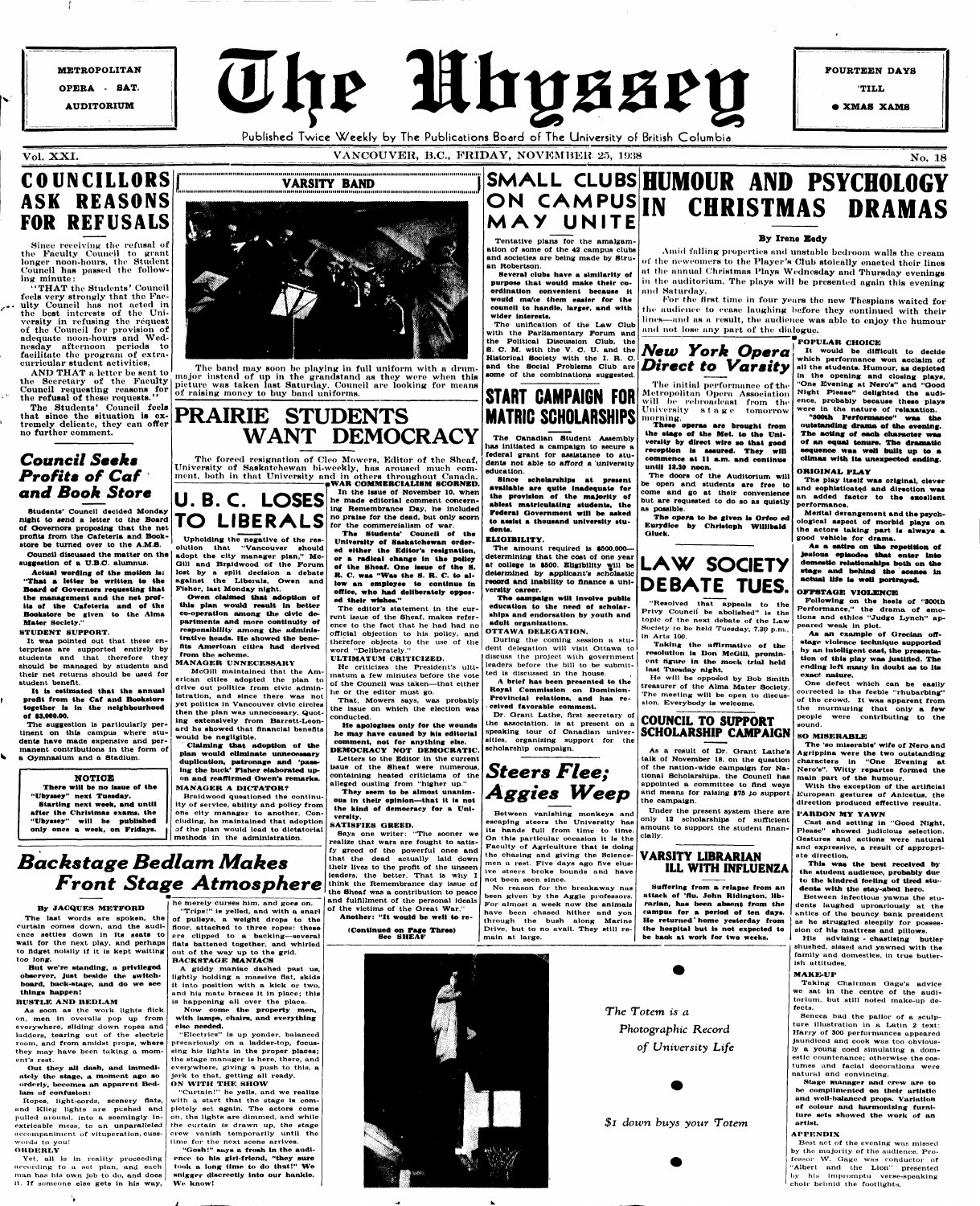## **THE UBYSSEY**

Issued twice weekly by the Students' Publication Board of the Alma Mater Society of the University of British Columbia.

**Office:** 206 Auditorium Building . . . . . . Phone Point Grey 206 Campus Subscriptions, \$2.00 Campus Subscriptions, \$1.50

#### **EDITOR-IN-CHIEF**

Dorothy Cummings

SENIOR EDITORS

| -------- |               |
|----------|---------------|
|          | Frid          |
|          | <b>Robert</b> |

Tuesday Jack Mair

Friday

Robert King

ASSOCIATE EDITORS James Macfarlane • Irene Eedy

#### ASSISTANT EDITORS

Jack Margeson, Helen Hann, Pat Keatley, Joan Thompson, Bill Backman, Joan Haslam, Ted Underhiil, Jacques Metford, Ruth Millar, Janet Walker, Brita Vesterback, Bob Manson, Florence Hurndall, Bill Osborne, Ken Vernon, Frank Spencer, Doreen Henderson.

| Ozzy Durkin | <b>Jack Mercer</b>      | Joyce Cooper     |  |  |
|-------------|-------------------------|------------------|--|--|
| Van Perry   | Lester Pronger          | Rosemary Collins |  |  |
|             | C. U. P. STAFF          |                  |  |  |
|             | Editor                  |                  |  |  |
|             | <b>James Macfarlane</b> |                  |  |  |
|             | <b>Assistants</b>       |                  |  |  |
| Van Perry   | Jeremy<br>Ann           | Joyce Cooper     |  |  |

**PUB.** SECRETARY

Virginia Galloway Harry Campbell

CIRCULATION MGR.

#### REPORTORIAL STAFF

#### SPORTS STAFF

Editor: Orme Dier

Associates: Basil Robinson, Myrne Nevlson **Assistants:** Lionel Salt, Jim Harmer, Ormle Hall, Frank Turner, Austin Frith, Byron Straight, Ted Pallas.

#### **Advertising Office**

Standard Publishing Co.. 1037 Pender Street West, Vancouver, B.C.

Telephone: SEYMOUR 4484 All advertising handled exclusively by Standard Publishing Co.

## *Editorials*

#### **SASKATCHEWAN STUDENTS' COUNCIL DICTATES**

It is a revelation to read the two reasons given by the Students' Council of the University of Saskatchewan for forcing the resignation of the Sheaf editor, Cleo Mowers. The first is that "Mr. Mowers no longer held the confidence of the Student Council." Theoretically a university paper is the official organ of the students and their representatives have every right to censure its editor if it does not live up to this ideal.

But Mr. Mowers is censured for printing articles submitted by the students. Further it sems more than a coincidence that the student action was not taken until the President of the University had warned the editor that he must "reform or resign".

The second reason sounds almost childish: "Was the Stuilents' Council to allow *an employee* to continue in office who had deliberately *opposed their wishes*" (italies ours). We cannot determine at the moment whether the editor of the Sheaf receives financial remuneration or not but even if he does it would hardly be large enough to be considered a salary. The entire set-up at Saskatchewan must be extremely poor if the editor of the paper

Mr. Jarvis, president of the Film Society, understands our position and endorses our stand. We sincerely wish that the full broadcast could be given on the campus; lt was discussed a year ago by our executive and dropped as not feasible, simply on account of the difficulty of obtaining a suitable room. We are heartily in favor of the Idea, and our opposition ls only of necessity.

It was not until 1919 that he took up economics. During the war he served with the A.E.F. In France, nnd It was In a soldier's uniform thnt he first wore long trousers.

#### **CORRESPONDENCE**

The Editor, Dear Madam:

The Musical Society would like to make clear its position in regard to the broadcasting of the Metropolitan operas ln the Auditorium on Saturday mornings. Some students have asked that the broadcasts be given in their entirety, and not be discontinued at 12.30, but the Musical Society has made objection on the following grounds: Our production ln the week of Feb-

ruary 22nd, will see approximately forty students on stage and an orchestra of some twenty-five pieces *in*  the pit. There are ln the neighbourhood- of twenty separate entrances for chorus alone, ln addition to the principal's work.

The only place on which the necessary rehearsals can be held Is the stage, where the production Is to take place. Each noon hour during the week chorus routine is rehearsed on stage; principals are given their dramatic Instruction In the late afternoon and evening. On Saturdays, a three to five hour rehearsal is held to put the music and dramatic routine together. Without this rehearsal, our production cannot go on.



SILVERSMITHS **BIRKS** DIAMOND VANCOUVER. B.C.

Graphic Engineering Paper, Biology Paper, XMAS **CARDS**  Loose Leaf Refills, Fountain Pens and Ink NOW ON NOW ON The SALE and Drawing Instruments.

This difficulty proves again the need of a recital room In the new Student Union Building. Yours sincerely.

> FRANK PATCH, Pres. Musical Society.

# **OFFER SCHOLARSHIPS**

# **FOR OVERSEAS GRADS**

Three scholarships, with a value of t.275 ger annum, will be granted by the Royal Commission for the Exhibition of 1851, to Canadian university students.

These scholarships are to be given

**that's what a lot of people call us. To know our appealing, lustrous woolens is to love them. They've got everything to make you happy —they're good looking, they wear well and you're proud to be seen in them. And here's a financial note: although you'd pay plenty more for the same quality at a custom tailor's, we've pulled a lot of strings to offer these fabrics to you at our usual thrifty price.**  Visit our attaché at your nearest Tip Top store.

for scientific research. Candidates are required to be British subjects, and must be under 26 years of age, except ln special circumstances.

They must show a high promise of capacity for original research. POST GRADUATE.

The scholarships are "post-grad-

uate", and are intended to enable selected students of Overseas Universities who have already completed a full University course to devote themselves for two years to research work under conditions most likely to equip them for practical service in the scientific life of the Empire.

Further information may be ob-

is an employee of the Students' Council.

How can the students at Saskatchewan know what goes on in the conference room of their executives if the student paper cannot tell what happens? The Students' Council could have unlimited power over the students and their money if the student paper cannot "oppose their wishes." Many is the time a student government has had to make an explanation to students because their dubious actions were exposed by the campus newspaper.

Mr. Mowers may have deserved his demotion. One is so high an office should have a better sense of proportion, and should not use his power to publicize his personal ideas (he is an active member of an anti-war society). But the reasons given by the Students' Council for ousting him are certainly not sufficient. If he was to resign it should have been because he misrepresented student opinion on the subject of war and peace; because he was a rabid pacifist.

tained from the Registrar's office.



Dr. Ivor Jennings will deliver the weekly address of the Vancouver In-

Bus tservtce will be provided at the end of the lecture.

## **DR, J. A. CRUMB IS A RUGGED INDIVIDUALIST**

Meet the most recent acquisition of the Economics Department, a business man and a college professor, Dr, J. A. Crumb.

Professor Crumb comes to U.B.C. from California. His Scottish ances tors were the original settlers of Providence, R.I., but he was born and bred on the western frontier, and remains as he puts it, a "rugged individual."

SERVED IN FRANCE

After demobilization he studied economics and foreign trade at the University of Washington where he obtained his B.B.A. From Seattle fellowships took him to California for his Master's degree and a Ph.D. In banking.

#### BANK SUPERINTENDENT

The world of business claimed him In 1927 when he left university life to become California State Superintendent of Banks at San Francisco. Here he achieved a local reputation as a banking and finance specialist. Asked what prompted his coming to U.B.C. Dr. Crumb pointed out his friendships with Varsity graduates he has met at California Universities, including Lorne T. Morgan, Alan Peebles, and L. Fournler. Professor Crumb Is married, and has brought his wife and two children here with him. Romantically enough, his wife Is a former varsity student of his.

stitute Saturday evening when he speaks on "Men in British Public Life." As usual the lecture will be given ln Arts 100 at 8.15 Saturday evening. Lost: an Alpha Delta Pt pledge pin. would finder please return to Mr. Home's office. **THIS WEEK IS DOLLAR** 

#### WON'T DISCUSS OUR CO-EDS

Asked to comment on our campus co-eds, Dr. Crumb wisely refused to talk—"on grounds of domestic attachments." U.B.C. students ln general, though, he admires for their individuality. The absence of "spoonfeeding" here ls In sharp contrast to California, he said. But he is considerably surprised at the attitude of the city of Vancouver to U.B.C. It amazed him that a university city should be so oblivious of its own university.

Dr. Crumb Is an ardent fisherman, plays the piano for amusement, and hobbles In automechanlcs. **His** pet abomination is precocious people.

A genial and amusing speaker, his lectures are liberally sprinkled with wittlclanis which slip by if you don't keep on your toes, but your interviewer must watch himself, for Dr. Crumb's major aversion (he claims) is sycophancy .flattery, or as they say at California varsities; "apple polishing."

#### PASS FOUND A student pass was found. Will owner apply to the Alma Mater office. LOST In Applied Science 100 a Reynolds

Physic 3. Finder please leave at Mr. Home's office. TRANSPORTATION WANTED

LOST





MERCHANTS



**IMIIinMMlllllllllMIIIIMIMMHIIMHIMIIIMIIIMIMMMMIIIIIMlllllllllllltttnttttltttltttttltttttltttttttllttntttttttltttttUIIUIttimtl tlllllHIIMIIIIIIItllllMMMlllllllMlMIIIHIIIMMMIIIMIMIIIMtlMIIIMIIIIHIIIMMIIIIIIIIIIMIIIIIIIMttMlllltHIIIIMMIIIltlMIHHIIMII** 

Hrs.: 9 a.m. to 5 p.m.; Saturdays 9 a.m. to noon

## **UNIVERSITY BOOK STORE**

LOOSE LEAF NOTE BOOKS, EXERCISE BOOKS AND SCRIBBLERS AT REDUCED PRICES

**itiititiitittititiittiiii\*\*ii\*iiiiiiiiiiii\*«iiiiiiiiiiiiiiiii\*t\*\*i\*iiiii«iiiii(««t\*\*\*\*\*\*\*\*\*\*\*i\*)\*\*\*\*\*\*\*ii\*\*\*'<i\*\*\*iiiiii\*\*\*\*\*\*\*\*\*i\*\*\*\*\*\*(\*\*\*'\*\*\*i\*\*(\*ii** 

**BANK OF MONTREAL ESTABLISHED 1817**  West Point Qrey Branch: SASAMAT AND TENTH A. B. MOORE, Manager



USE OUR CREDIT PLAN

Seymour and Dunsmuir *Opp. the Bits Depot* 

**Ambassadors of Good Wool —** 

**\$25-<sup>95</sup>**

**HAND-CUT ANO TAILORED TO YOUR PERSONAL MEASUREMENTS** 

**109 W. Hastings 637 Oranville** 



*1*